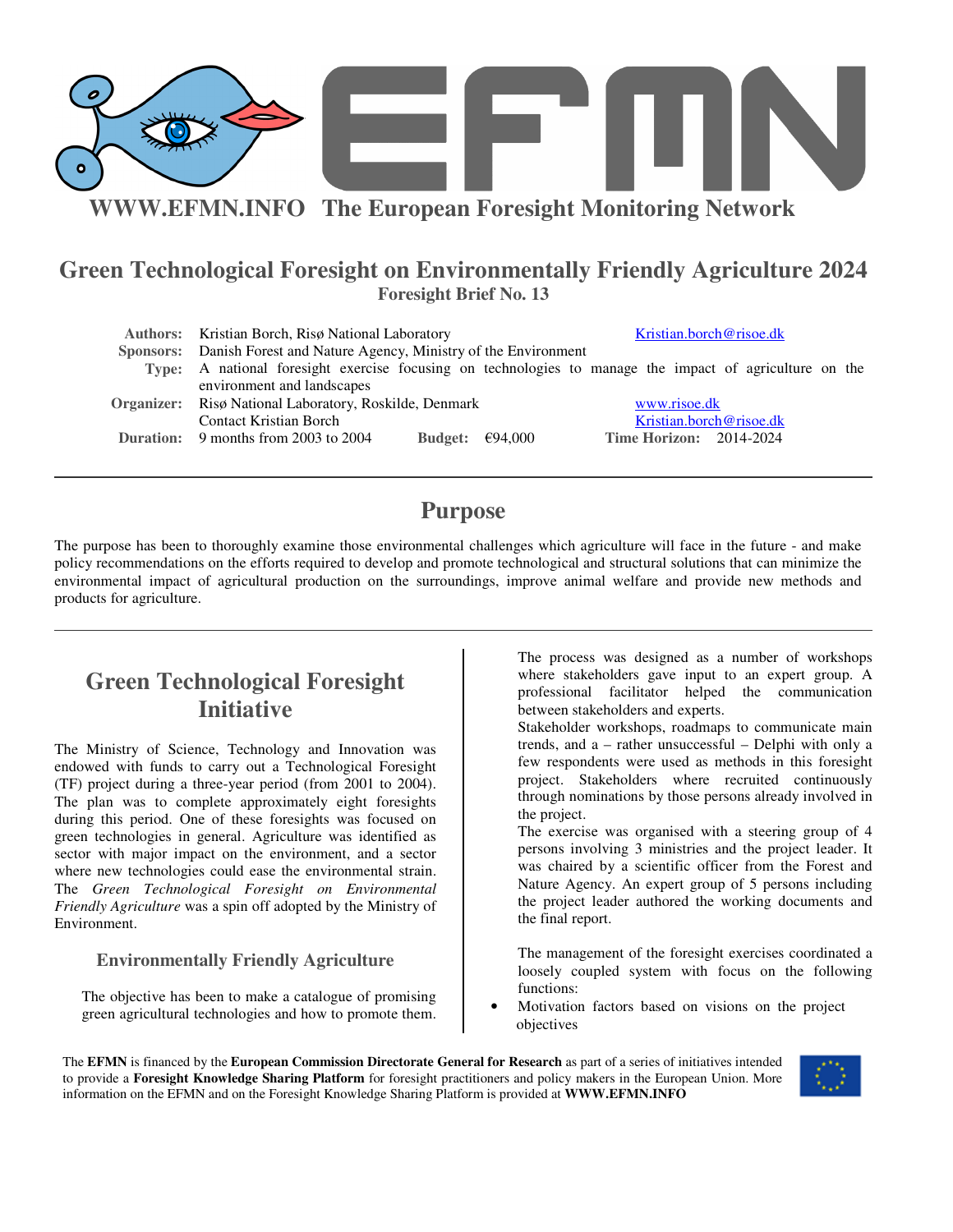- Communication in the planning with appropriate intermediate aims that can function as guideline in the following project process
- Pro-active leadership during the implementation of the project securing exploration of new possibilities that may appear during the project

# **Knowledge Based Agriculture**

Future farming will orientate and base itself on knowledge and co-operation between farmers, research institutions and authorities. The aim of this co-operation is to create a dynamic and long-term farming policy that can secure that Danish agricultural products are competitive on the world marked, without negative consequences for the environment and the nature landscapes. In the foresight there was a general agreement that while agriculture would have even less importance for the Danish GDP in the future, the importance of the sector would be significant for product innovation in the food industry in general and for preserving nature and landscapes.

### **Seven Recommendations on Future Environmentally Friendly Technologies in Agriculture**

According to the foresight exercise, future agricultural systems will be based on the following technologies that have the potential to contribute to future environmental friendly agriculture:

- **Plant Gene Technology** is controversial, but a wellconsidered application can result in increased and environmental benign production as well as preserve landscape and nature values.
- **Information and Communication Technology** (ICT) includes both decision support systems and a more efficient communication of the latest knowledge about environmentally friendly farming production. The technology does at the same time give completely new possibilities for supervising, modeling and controlling biological environments.
- **Manure Technologies** include knowledge and techniques to handle manure as fertilizer from stable to plants aiming at reduced leaching to the environment.
- **Biomass Technology** consists of technologies that can effectively and cheaply convert biomass into energy and material of high quality.
- **Cultivation and soil preparation** implies intelligent utilisation of biological and agricultural knowledge and is an effective strategy to minimise environmental impact from agriculture. In short: '**good agricultural practice'** based on expert systems and ICT.
- **Precision Farming** uses GPS, GIS, sensors and robots to precisely adjust and eventually avoid the use of fertilizer, pesticides, etc., based on knowledge about variations in conditions of cultivation or environmental fragile areas.
- **New Stable Systems** focusing on low emission of odour and ammonium by means of stable design, new surface materials, feeding, ventilation, and chemical or biological absorption of odour and ammonium.

### **Potential for Systems Export on Green Technologies**

The consideration to the environment and the development of farming and nature-related values as well as optimal utilisation of resources could be seen as a basis for being able to compete internationally for farming products. The reason was that even though the international market will not immediately pay for investments into Danish environment, landscape and naturerelated values, there is great potential for exporting the environmental technology to the international agricultural sector. A green image is at the same time a good sales argument at several more markets.

## **Future Agricultural Technologies will Create a Balance on Three Bottom Lines**

The conclusion of the foresight is that the future of agriculture, whether it is intensive (industry-based) or extensive (organicbased), has to be holistic and it will be based on knowledge and co-operation between agriculture, research institutions and authorities. This is to secure a dynamic and long-term agricultural policy can be created, which will integrate consideration for the environment.

When the technologies of the future environmentally benign agriculture are assessed and selected, it will take place in relation to their contribution to three areas. This is known as 'The Agricultural Triple Bottom Line' (see Figure below).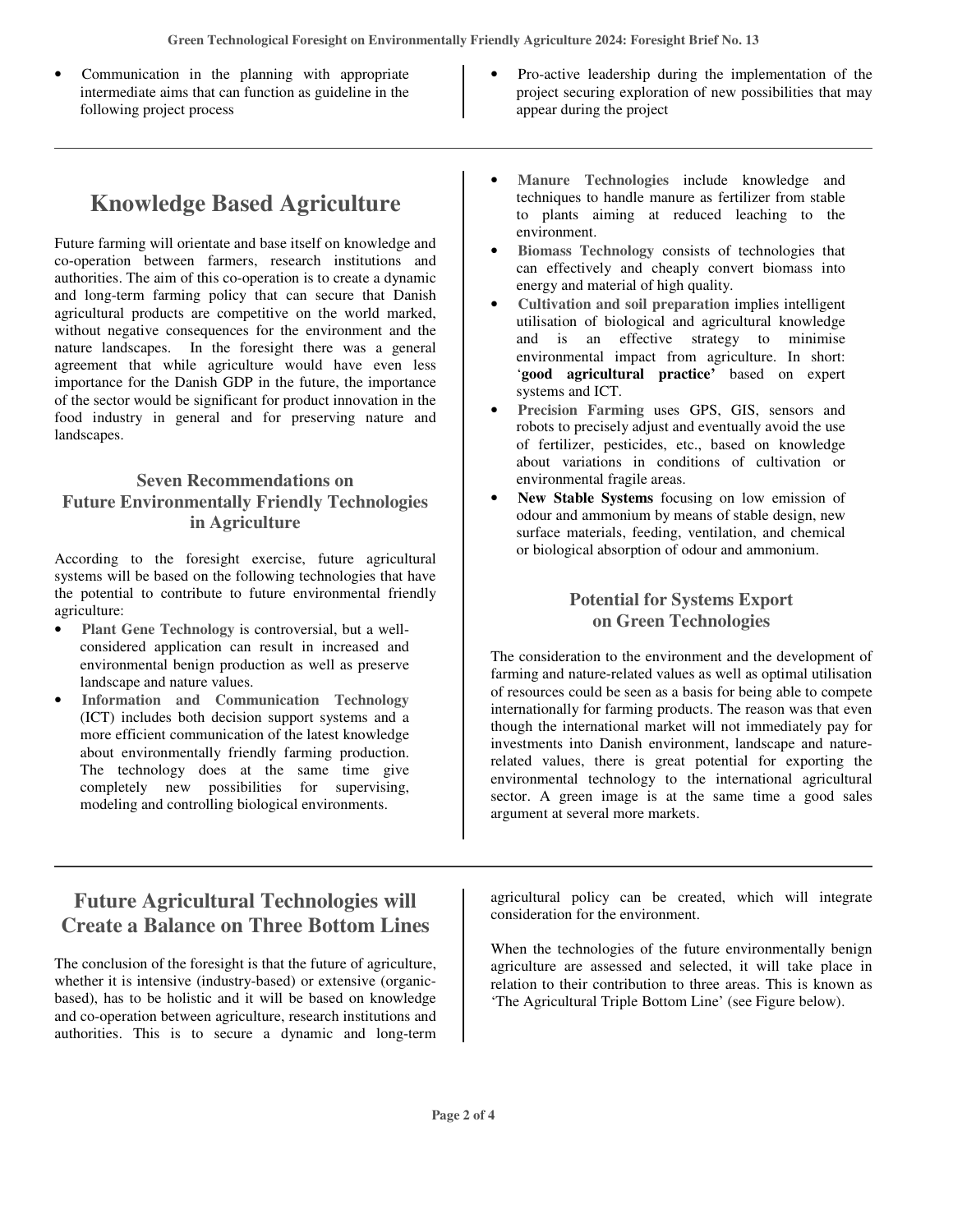#### **Green Technological Foresight on Environmentally Friendly Agriculture 2024: Foresight Brief No. 13**



**Figure - The Agricultural Triple Bottom Line:** The figure demonstrates how the three bottom lines – production, environment, and landscape and nature values – constitute a unity when green technologies are selected for future agricultural systems

The three bottom lines are:

• **Production**: The industry must be able to maintain a profitable and healthy plant and animal production. This is achieved by placing weight on technologies that ensure the soil's fertility, give operational economical advantages, ensure an improved quality of nutrition and feedstuff and include energy crops and non-food crops.

• **Environment:** The agricultures'activities must be able to be carried out without negative consequences for the environmental physical frames, including space, water and air that can be influenced by wastage from agricultural production.

• **Landscape and Nature-Related Values:** Agriculture needs to be part of managing and creating beautiful landscapes, a versatile nature with many high quality habitats for wild flowers and animals, clean drinking water and recreational values.

#### **A Variety of New Agricultural Concepts**

Different agricultural concepts will utilise the technologies differently. Two tracks of agricultural concepts will mutually challenge one another in the future:

• In *industrial-based agriculture* we speak about intensive commercial enterprise, where technologies first and foremost are utilized with a view to production yield and effective environmental solutions.

• In the *organic-based agriculture* the technologies are assessed in proportion to three central principles precaution, re-circulation and subsidiarity.

|                                          | Industrially<br><b>Oriented Production</b>                                             | Organically<br><b>Oriented Production</b>                                                                          |
|------------------------------------------|----------------------------------------------------------------------------------------|--------------------------------------------------------------------------------------------------------------------|
| Genetic<br><b>Technologies</b>           | Total use of GMOs and<br>crossing of arts boundaries                                   | Limited to the utilisation of<br>bio-markers in traditional<br>processing                                          |
| <b>Bio-Energy</b><br><b>Technologies</b> | Straw and energy crops for<br>centralised power stations,<br>ethanol and RME factories | Domestic animal fertilizer and<br>N-fixing energy crops for de-<br>centralised bio-gas and thermal<br>gasification |
| <b>Automation</b>                        | Milking robots in the stable                                                           | Milking robots in the field                                                                                        |

**Table:** An illustration of future uses of green technologies within the two generic production paradigms that can be envisaged for Danish farming.

New technologies can be utilized in both forms of farming with a view to lessening the environmental effect. However, there can be a difference in how the technologies are used as the examples show in the table. The technologies within organic farming are assessed in accordance with three principles: cautionary, re-circulation and subsidiary. Certain technologies, such as genetic engineering, are completely rejected by the organic farming whilst diverted techniques can be used to improve organic crop processing.